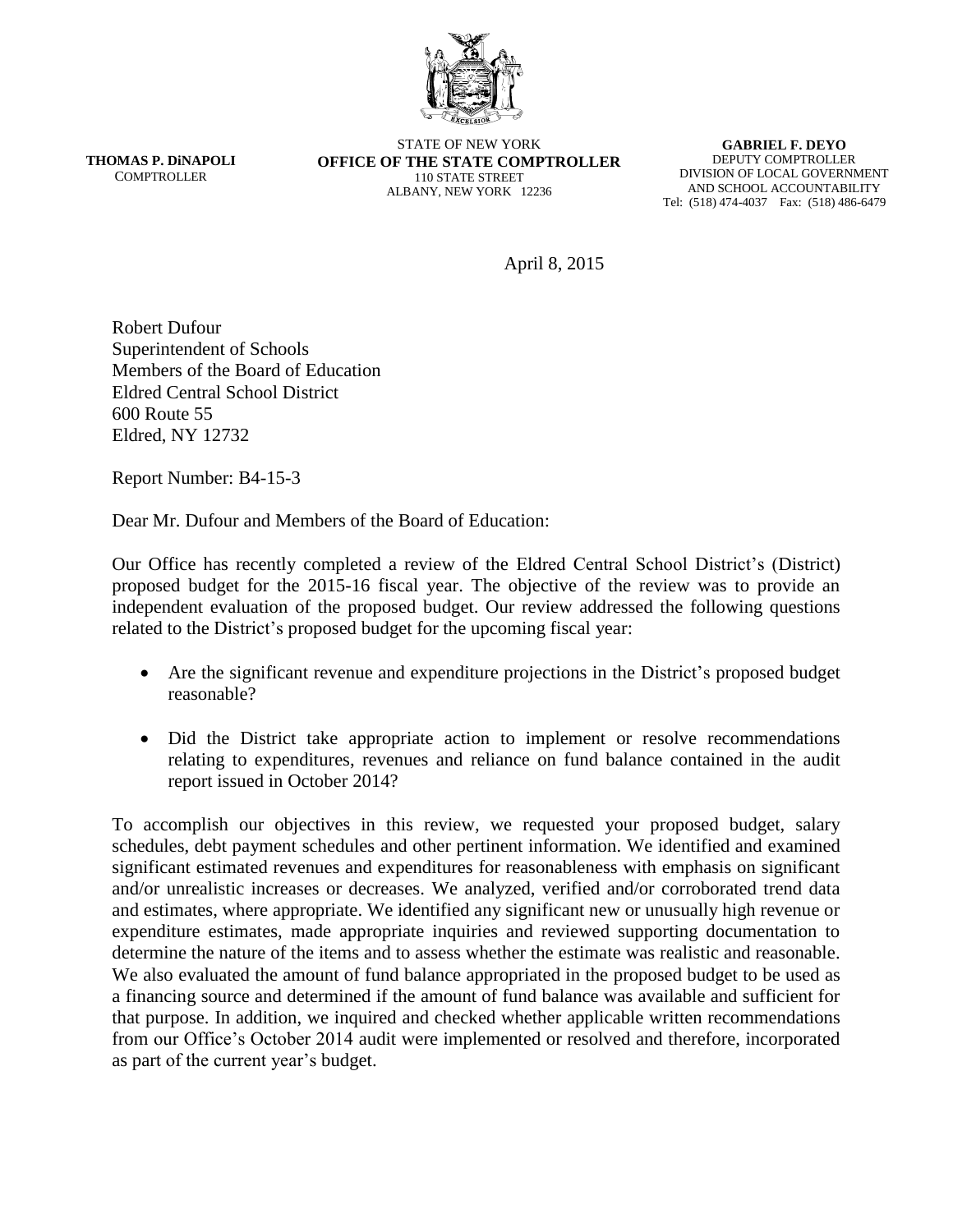The scope of our review does not constitute an audit under generally accepted government auditing standards (GAGAS). We do not offer comments or make specific recommendations on public policy decisions, such as the type and level of services under consideration to be provided.

The proposed budget package submitted for review for the fiscal year ended June 30, 2016 consisted of the following:

- 2015-16 Proposed Budget
- Supplementary Information

The proposed budget submitted to our Office is summarized as follows:

| Fund    | Appropriations<br>and Provisions<br>for Other Uses | <b>Estimated</b><br><b>Revenues</b> | Appropriated<br><b>Fund Balance</b> | <b>Real Property</b><br><b>Taxes</b> |
|---------|----------------------------------------------------|-------------------------------------|-------------------------------------|--------------------------------------|
| General | \$16,611,427                                       | \$6,236,192                         | \$529,483                           | \$9,845,752                          |

Based on the results of our review, except for the matters described below, we found that the significant revenue and expenditure projections in the proposed budget are reasonable.

Our review disclosed the following findings which should be reviewed by the Board for appropriate action. Good management practices require that District officials take prompt action concerning our recommendations. We believe that prompt action by District officials will help improve the District's financial condition.

## **State Aid**

The District's proposed budget for State aid revenues, totaling \$5,783,942, was prepared prior to the release of the New York State (NYS) preliminary estimate of the 2015-16 State aid projections. The recently released NYS preliminary estimate for the District totaled \$5,509,043. Therefore, the District's proposed budget is \$274,899 higher than the NYS preliminary estimate. We recommend District officials reevaluate the State aid revenues in the proposed budget and amend them to be more in line with the NYS preliminary estimate.

## **Health Insurance**

The District's proposed budget for health insurance estimates exceeded the District's supporting documentation relating to health insurance estimates, due to clerical errors. The District's proposed budget for health insurance totaled \$1,930,000 which is \$164,625 greater than the District's supporting documentation for health insurance estimates. We recommend the District amend the proposed budget for health insurance appropriations to be in agreement with the supporting documentation.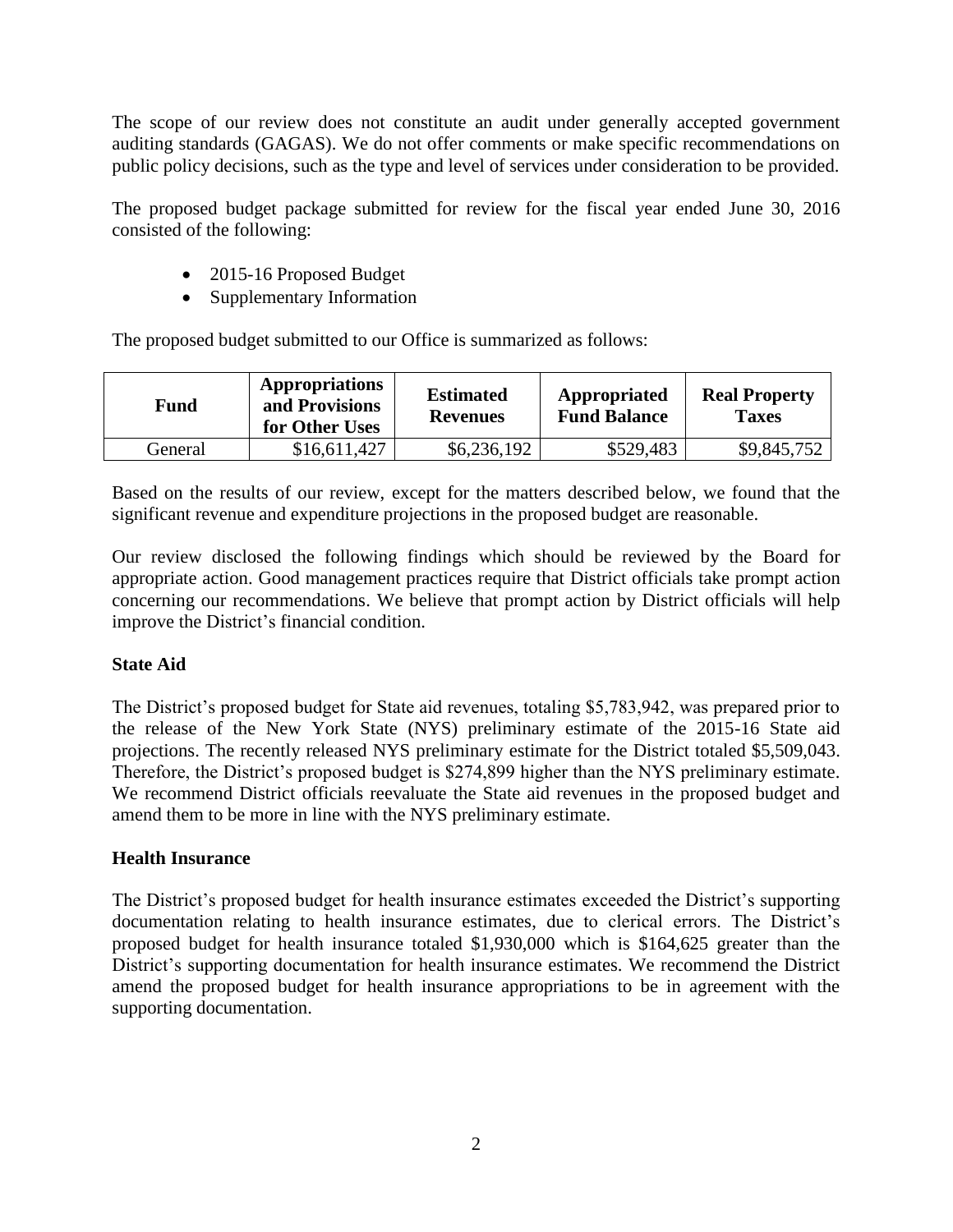## **Prior Year Finding**

Our Office performed an audit released in 2014 which had recommendations related to the District's budgeting process. Specifically, the Board adopted budgets that limited tax increases by balancing its budgets with appropriations of fund balance, thus depleting fund balance to a precariously low amount. The report recommended that the Board and District officials take steps to maintain the District's financial stability, including significantly decreasing expenditures or increasing real property taxes and monitoring the use of fund balance to ensure action is taken, if necessary, to identify other sources if fund balance is no longer available.

District officials' current projection for 2014-15 year-end expenditures is approximately \$16.4 million, which would be an increase of approximately \$579,000, or 3.6 percent, over 2013-14 reported expenditures. Although the District's 2015-16 proposed budget increases total appropriations by approximately \$323,000, or approximately 2 percent, from the 2014-15 adopted budget, the increases are largely in categories outside of District officials' control (i.e., payroll-related increases based on current contractual agreements). The District's proposed budget reduced appropriations relating to retirement, Board of Cooperative Educational Services (BOCES) and other miscellaneous items. Furthermore, the District's proposed budget increases real property taxes by approximately \$248,000, or 2.6 percent, compared to the 2014-15 adopted budget.

However, the District's 2015-16 proposed budget calls for appropriations of fund balance totaling \$529,483. If this amount of fund balance is used to fund operations, we project that available fund balance<sup>1</sup> will decrease to an amount less than 2 percent of  $2015-16$  budgeted appropriations, which would leave little cushion for unforeseen events or to provide for cash flow. In addition, the District's proposed budget does not account for the probable return of approximately \$200,000 in building  $aid^2$  to the New York State Education Department (SED), which would further reduce fund balance. We recommend the Board and District officials make a provision for repayment of the building aid and continue to monitor the use of unexpended fund balance.

## **Tax Cap Compliance**

 $\overline{a}$ 

The State Legislature and the Governor enacted Chapter 97 of the Laws of 2011 that established a tax levy limit on all local governments and school districts, which was effective beginning in the 2012 fiscal year. The law precludes a school district from adopting a budget that requires a tax levy that exceeds the prior year tax levy by more than 2 percent or the rate of inflation, whichever is less, and certain exclusions permitted by law, unless 60 percent of district voters approve a budget that requires a tax levy that exceeds the statutory limit.

The District's proposed budget complies with the tax levy limit because it includes a tax levy of \$9,845,752, which is within the limits established by law. In adopting the 2015-16 budget, the

<sup>&</sup>lt;sup>1</sup> Our projection includes an anticipated operating deficit (use of fund balance) of approximately \$393,000 for the 2014-15 fiscal year, based on District officials' projections of 2014-15 year-end revenues and expenditures.

<sup>&</sup>lt;sup>2</sup> District officials told us previously received building aid would need to be returned due to the District's failure to file year-end reports with SED in a timely manner.